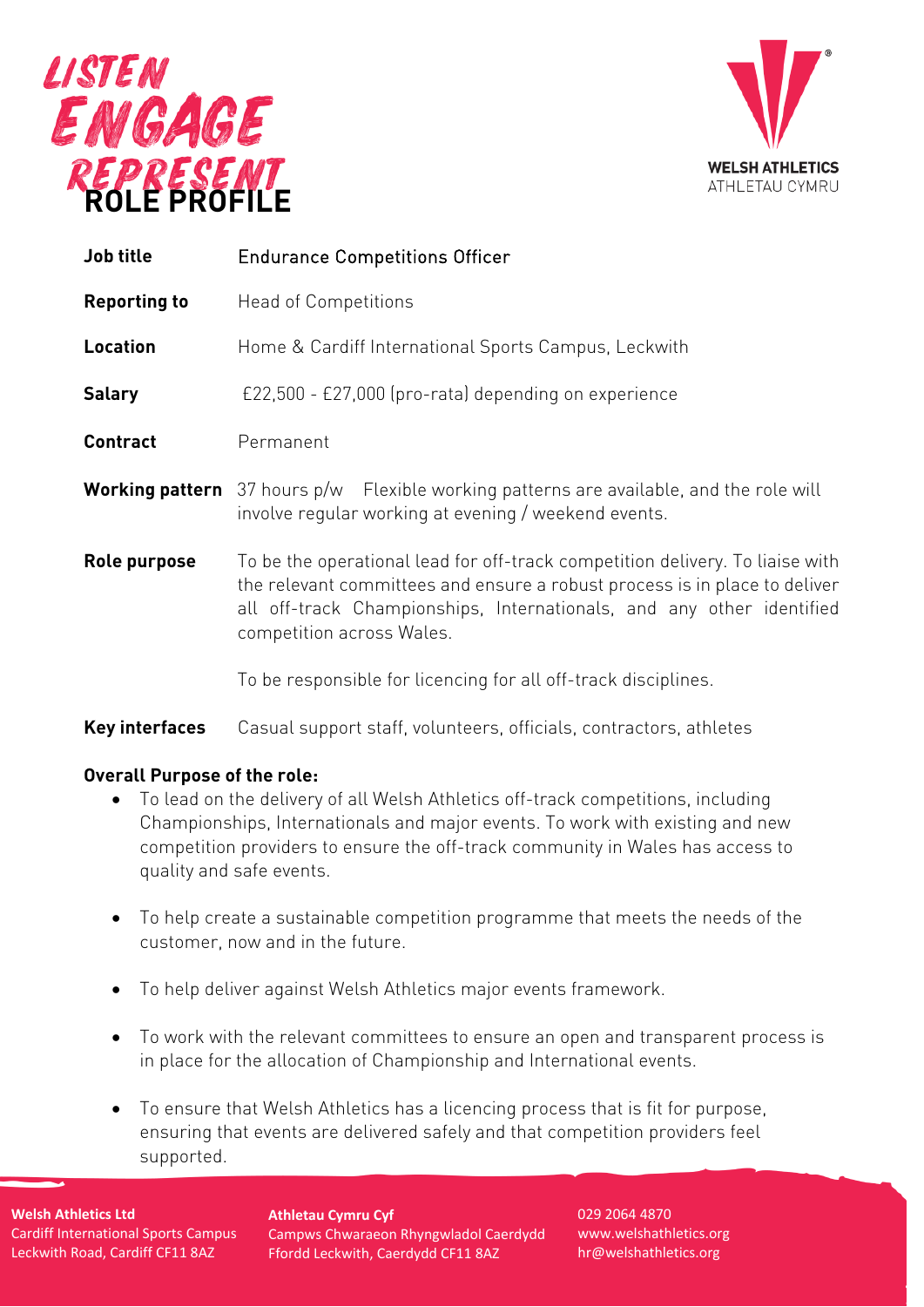### **Key Responsibilities:**

### **Event Delivery**

- To be the operational lead for all off-track domestic competitions in Wales, including but not limited to Welsh cross-country Championships, the Cardiff Cross Challenge, Welsh Inter-regional Championships, National Road Relays, Welsh Schools cross country Championships.
- To attend specific committee meetings to review and consider the organisation and development of events. To act as the main point of communication between the relevant committees and the staff.
- To be responsible for the delivery and implementation of the Welsh Athletics off track competition programme.
- To attend each competition organising committee for all major off-track competitions being delivered by Welsh Athletics.
- To assist in the planning of a balanced fixture and competition programme throughout the year, liaising with all major competition providers (domestic and international).
- In conjunction with the relevant committee ensure the Welsh Championships are allocated in an open and transparent way, ensuring a clear quality assurance framework is in place at all times.
- Assist with the implementation, development and use of new technology, aimed at improving the customer experience at competitions.
- Oversee the booking and maintenance of relevant competition equipment
- Oversee and manage the systems relating to programme production, medals, facility bookings, officials clothing and other necessary event items.
- To support the delivery of any other event as delegated by the Head of Competition
- Working with the Head of Competitions, ensure that World Athletics and European Athletics licencing standards are achieved in order for key events to achieve the necessary global status
- To manage any relevant delegated competition budgets.

## **Training & Education**

- To create and implement a training and development plan for competition providers across Wales.
- In conjunction with the Officials and Volunteer Officer, support development of the endurance official's pathway, ensuring licensing standards are maintained

## **Licencing**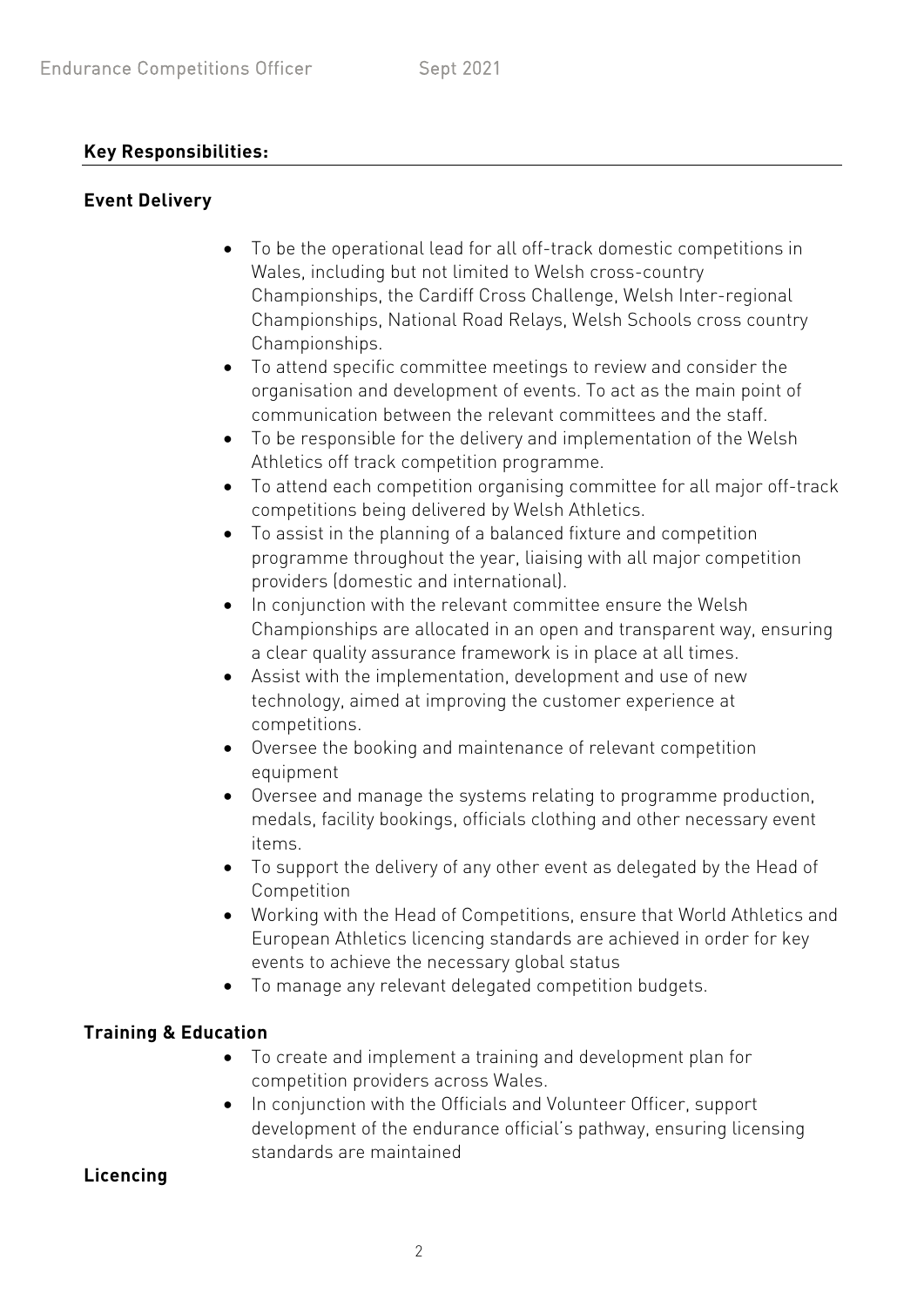- To oversee the event licensing process for all off track events, including the maintaining and development of licensing systems.
- Act as point of contact between the relevant committee secretaries and the staff team.
- Work closely with communications department to promote key events to all key stakeholders.
- Attendance where necessary at events including Championships, International matches and other major events
- To uphold the organisational values of Welsh Athletics and to contribute to the working and welfare of the staff team

N.B. Employee work programmes will be driven by the Welsh Athletics operational plan. Performance will be measured against the delivery of this plan and the mutually-agreed key performance indicators set at the beginning of the review period.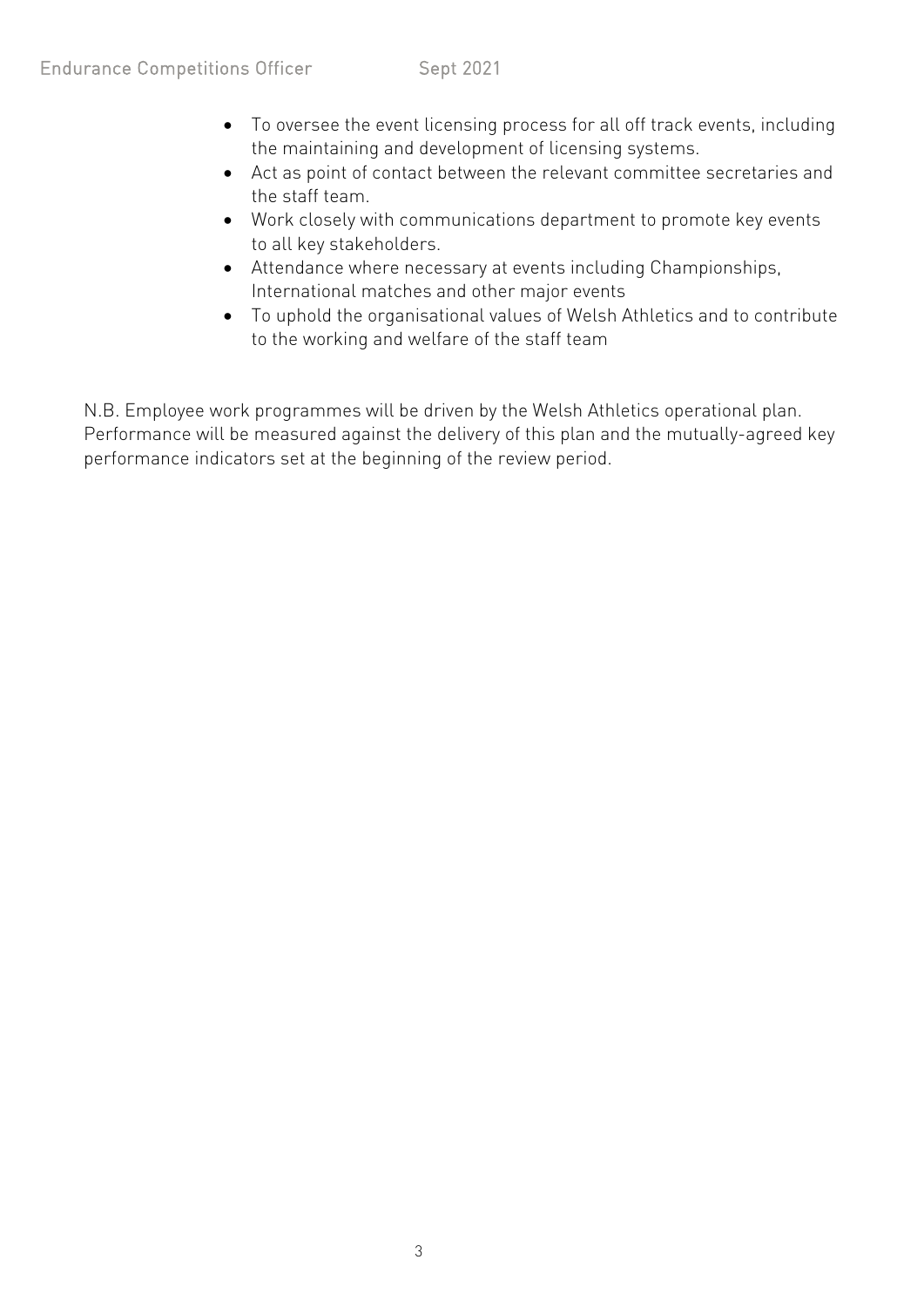# **Person specification**

| <b>Skills</b>                                                                       | <b>Essential</b> | <b>Desirable</b> |
|-------------------------------------------------------------------------------------|------------------|------------------|
| Excellent IT skills on a range of software including Microsoft Office and<br>email  | ✓                |                  |
| Excellent verbal & written communication skills                                     |                  |                  |
| Excellent Organisational and administrative skills                                  |                  |                  |
| Ability to multi-task and work flexibly across different events and<br>projects     |                  |                  |
| Engage with stakeholders and develop/maintain relationships                         |                  |                  |
| <b>Experience</b>                                                                   |                  |                  |
| Experience of delivering sporting events                                            |                  |                  |
| Experience of managing a diverse range of volunteers                                |                  |                  |
| Ability to enthuse and motivate others                                              |                  |                  |
| Knowledge                                                                           |                  |                  |
| Some knowledge of existing licencing systems                                        |                  |                  |
| Knowledge of endurance disciplines within Athletics in Wales                        |                  |                  |
| Knowledge of event and project management practices                                 |                  |                  |
| Experience of website management                                                    |                  |                  |
| <b>Personal Traits</b>                                                              |                  |                  |
| Ability to work under pressure and to deadlines                                     | ✓                |                  |
| Close attention to detail                                                           |                  |                  |
| Self-motivated and able to work under own initiative whilst being part of<br>a team |                  |                  |
| Ability to speak, understand and write in Welsh                                     |                  |                  |
| Able to travel throughout Wales (and the UK as required)                            |                  |                  |

This role profile is not exhaustive. It is intended as an outline indication of the areas of activity and will be discussed with you and amended over time in light of the changing needs of the company.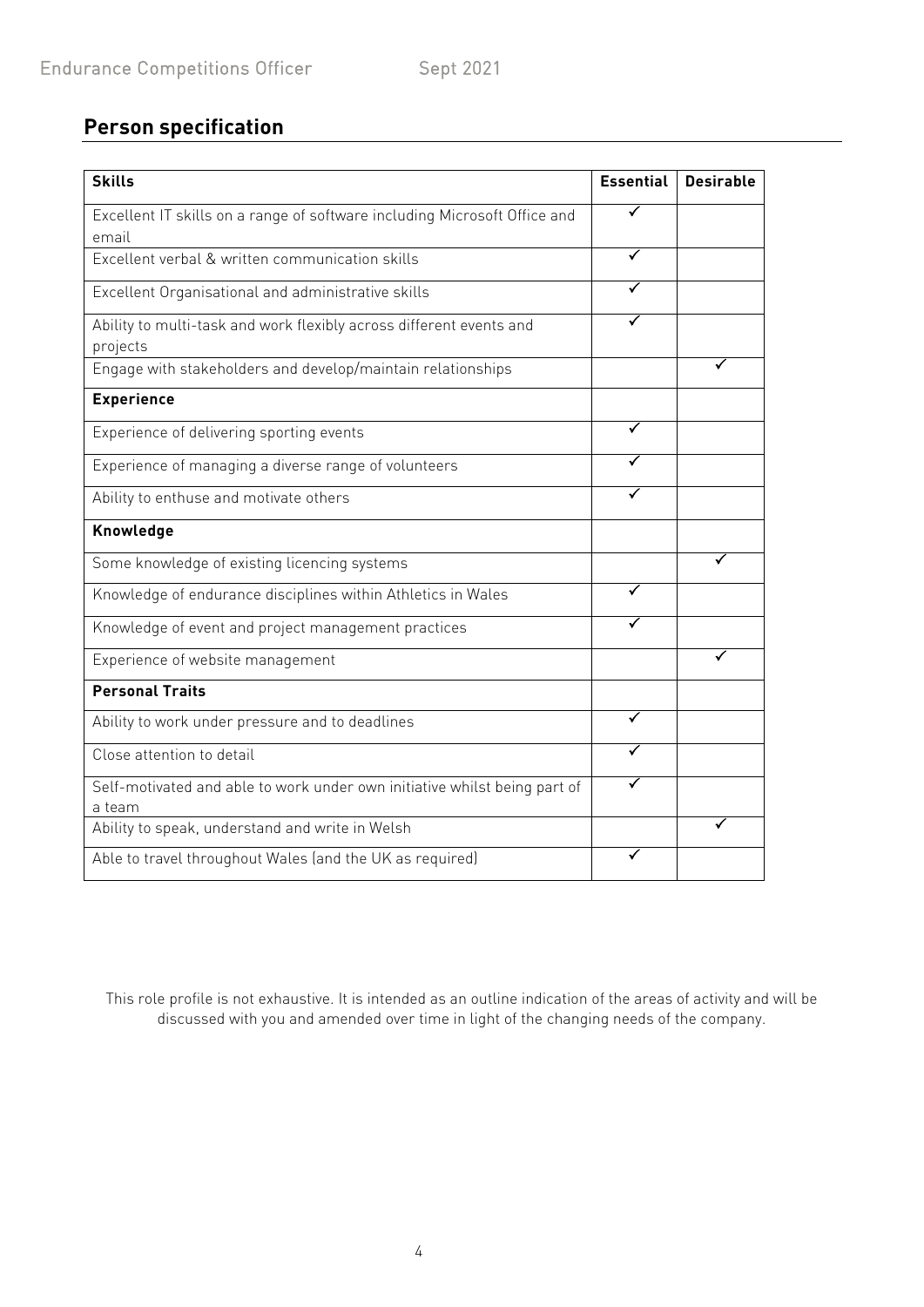# **Benefits Package**

| Job title             | <b>Endurance Competitions Officer</b>                    |
|-----------------------|----------------------------------------------------------|
| <b>Salary</b>         | £ 22,500 - £27,000 (pro-rata) depending on experience    |
| <b>Tenure</b>         | Permanent                                                |
| <b>Holiday</b>        | 25 paid days leave plus 8 days paid for bank holidays    |
| <b>Hours</b>          | 37 hours p/w                                             |
| <b>Other benefits</b> | Company Pension Plan (employer matching up to 6%)        |
|                       | Free onsite parking at our office locations (NIAC, CISC) |
|                       | Funded training & career development opportunities       |
| <b>Notice period</b>  | 3 months                                                 |

### **Want to join our team?**

Please read the role profile carefully, particularly the essential education, skills & experience required to be successful before visiting our website to begin your application at:

- Apply here:<https://welshathletics.peoplehr.net/JobBoard>
- To aid us in ensuring we are increasing the diversity of our sport, we'd be grateful if you also completed [this Equality Monitoring form](https://forms.office.com/Pages/ResponsePage.aspx?id=1-RDfO1nXUekdsPXx6hqNm2Wiir5IeZLlSKzNPdObGRURVhFT0VUMlI2RkJVTllLS1lUTVgyOEFGRyQlQCN0PWcu)

We reserve the right to close vacancies before the specified closing date, should a large number of applications be received. Please apply early to avoid disappointment.

We appoint using an open and transparent system based on current best practice and if you need any assistance in completing your application or require an alternative format, contact:

## Rob Sage, Welsh Athletics

Rob.sage@welshathletics.org 029 20 644870 Cardiff International Sports Stadium, Leckwith Road, Cardiff, CF11 8AZ